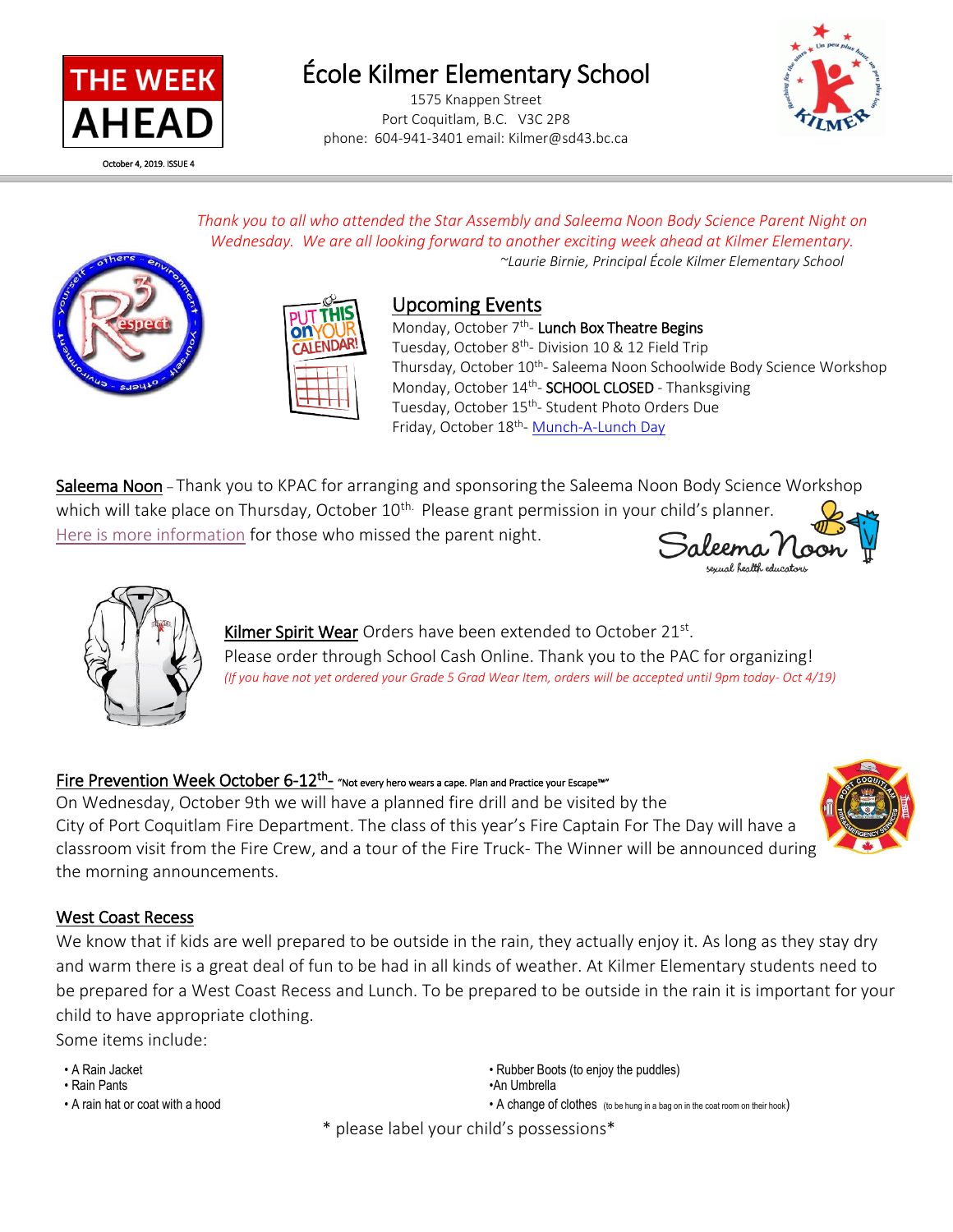### Terry Fox school wide Fundraising Campaign

Thank you to everyone who participated in the school wide Fundraiser, our school will be Running \$950.00 in donations along with all student pledge forms to the Terry Fox Office on October  $11<sup>th</sup>$ . If your child has signed up for the "big run", the test run will take place on Monday. Students will be running over 7km, meeting up with students from other schools along the way. Thank you to M Comartin & Mrs Brookbank for supervising this

# activity. **THURSDAY, OCTOBER 10<sup>TH</sup> IS THE LAST DAY TO HAND IN PLEDGE FORMS TO THE OFFICE.**



Photo order forms & instructions went home yesterday. All orders are to be submitted online by October 14<sup>th</sup>, or returned to the office by 9am on Tuesday, October 15<sup>th</sup>. The photographer will be back on Tuesday, October 29<sup>th</sup> for those students who would wish to have a retake or who have missed the opportunity to be photographed on September 17<sup>th</sup>.

## Fruit & Veggie Program



Our School participates in the [BC School Fruit & Vegetable](https://www.bcaitc.ca/bc-school-fruit-vegetable-nutritional-program) + Milk Program. Please ensure you have submitted your child's Fruit & Veggie Permission form (via school cash online). This week the PAC delivered Spartan Apples to the students.

## Back to School Checklist

Please ensure you have completed all of the necessary school start up items:

- [School Supplies](http://www.sd43.bc.ca/school/kilmer/Parents/SchoolSupplies/Pages/default.aspx#/=) [Volunteer Application](https://www.schoolcashonline.com/)
- 
- 
- 
- [Medical Alert Form](http://www.sd43.bc.ca/Resources/eforms/MApdf/MedicalAlertForm.pdf) [Student Agenda Fee](https://www.schoolcashonline.com/)
- [Munch-A-Lunch Account](http://www.sd43.bc.ca/school/kilmer/Parents/Pages/default.aspx#/=) [Fruit & Veggie Permission](https://www.schoolcashonline.com/)

Student Verification Form (yellow paper) | Criminal Record Check (once every 5 years, letter available in office) [School Policies Form](https://www.schoolcashonline.com/) **[Driver's Application](https://www.schoolcashonline.com/)** [Emergency Release Form](http://www.sd43.bc.ca/Resources/eforms/Type1Diabetes/EmergencyRelease.pdf) **Drivers** Drivers Abstract (once every 12 months)

# PAC NEWS

## Next Meeting- Monday, October 7<sup>th</sup> at 7pm in the library.

[Previous PAC Meeting Minutes](http://www.sd43.bc.ca/school/kilmer/Parents/PAC/PAC%20Agendas%20%20Minutes/KPAC%20minutes%20September%2016%202019.pdf)

## **HOW TO REGISTER FOR ONLINE ORDERING:**

- **1)** Go to the school website and go to the Munch A Lunch link under the quick links tab on the home page or through this link<http://www.sd43.bc.ca/school/kilmer/Parents/Pages/default.aspx#/=>
- **2)** Click the "**Register Here**" button (as shown below). The system will guide you through
- **3)** After adding your children, click the green "Order Lunch!" button to order
	- **4)** Next time, just click the "**Login Here**" button to access your account.





#### PHOTO RETAKES- Tuesday, October 29<sup>th</sup>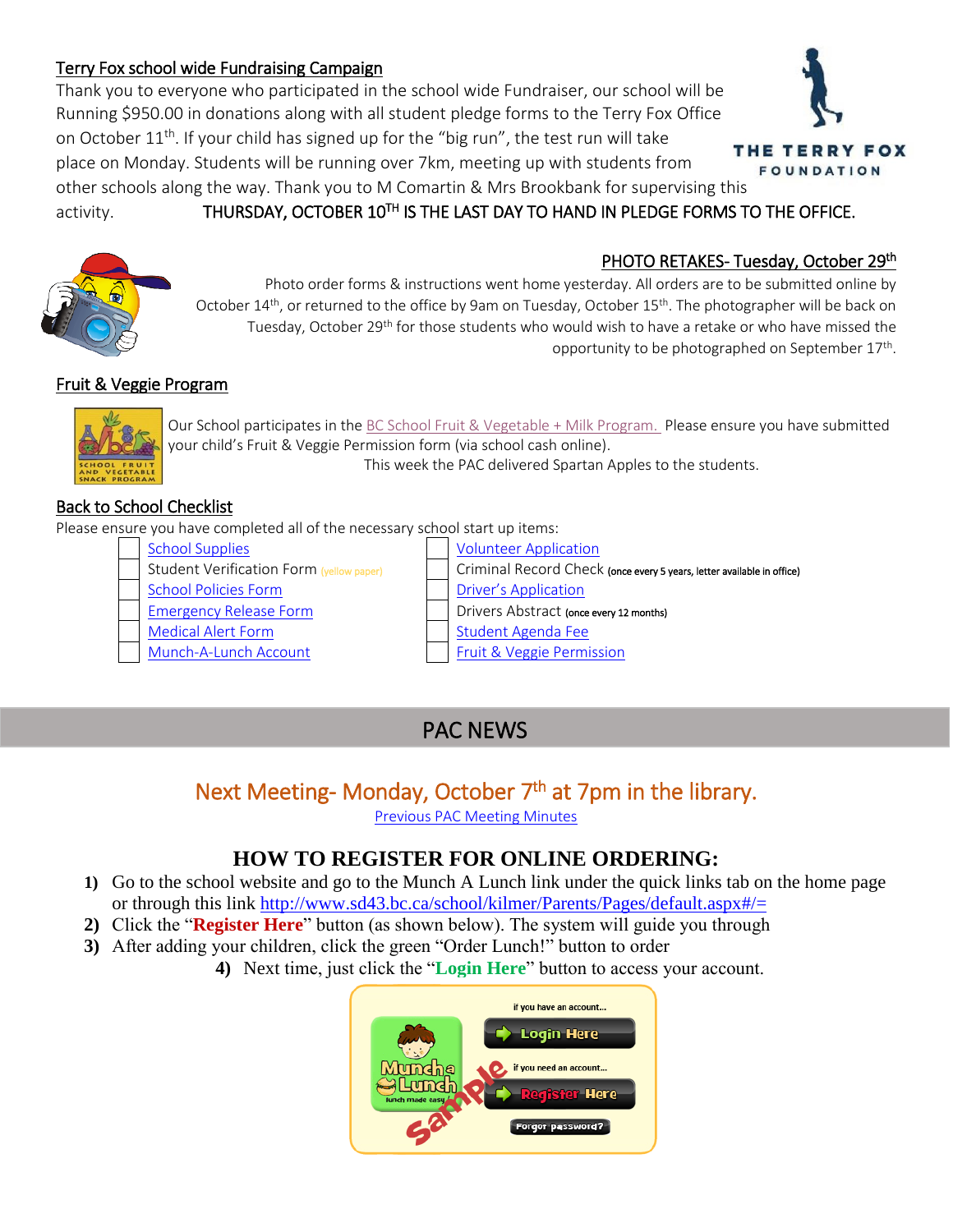## DISTRICT NEWS

#### Please take a moment to complete the School Calendar Public and Partner Group Survey:

In preparation for future school years, we are asking for you feedback on our proposed calendars for the 2020-21, 2020-22 and 2022-23 school years.

Below are two links, one is to our district website where the proposed calendars are posted and the other link is to an online survey that allows for feedback to be provided about the three proposed school calendars. This survey link will be open from Friday, September 13, 2019, to Friday, October 4, 2019. We thank you for your participation and your feedback.

Link to our SD43 Annual School Calendars[: http://www.sd43.bc.ca/NewsEvents/AMYCalendar/Pages/default.aspx](http://www.sd43.bc.ca/NewsEvents/AMYCalendar/Pages/default.aspx) Link to the online survey:<https://www.surveymonkey.com/r/QHLYLLY>

## COMMUNITY NEWS

#### Beyond the Bell After School Program

For more information about this after school program for the Kilmer Community Please contact the City of Port Coquitlam Parks & Recreation Department Lets Dance- Fridays 2:40-3:40 November 8- December 6 (\$60)

#### Game Ready Afterschool Program (Tuesdays):<https://dowhatuluv.ca/program/164/55>

1 October (Tuesday) 2019 02:40 PM 8 October (Tuesday) 2019 02:40 PM 15 October (Tuesday) 2019 02:40 PM 22 October (Tuesday) 2019 02:40 PM 29 October (Tuesday) 2019 02:40 PM 5 November (Tuesday) 2019 02:40 PM



#### RE[GISTRATION IS STILL OPE](https://dowhatuluv.ca/program/164/55)N

#### Scary Story Contest

Teens aged 11 to 18 can submit a terrifying tale -- no longer than 500 words-- for a chance to win prizes in the annual Scary Story Contest. View [Scary Story Contest details here.](/Departments/CommunityRelations/cid/PublishingImages/default/Scary%20Story%20Contest.docx)

Remembrance Day Poster Contest – Entry Forms available in the office.